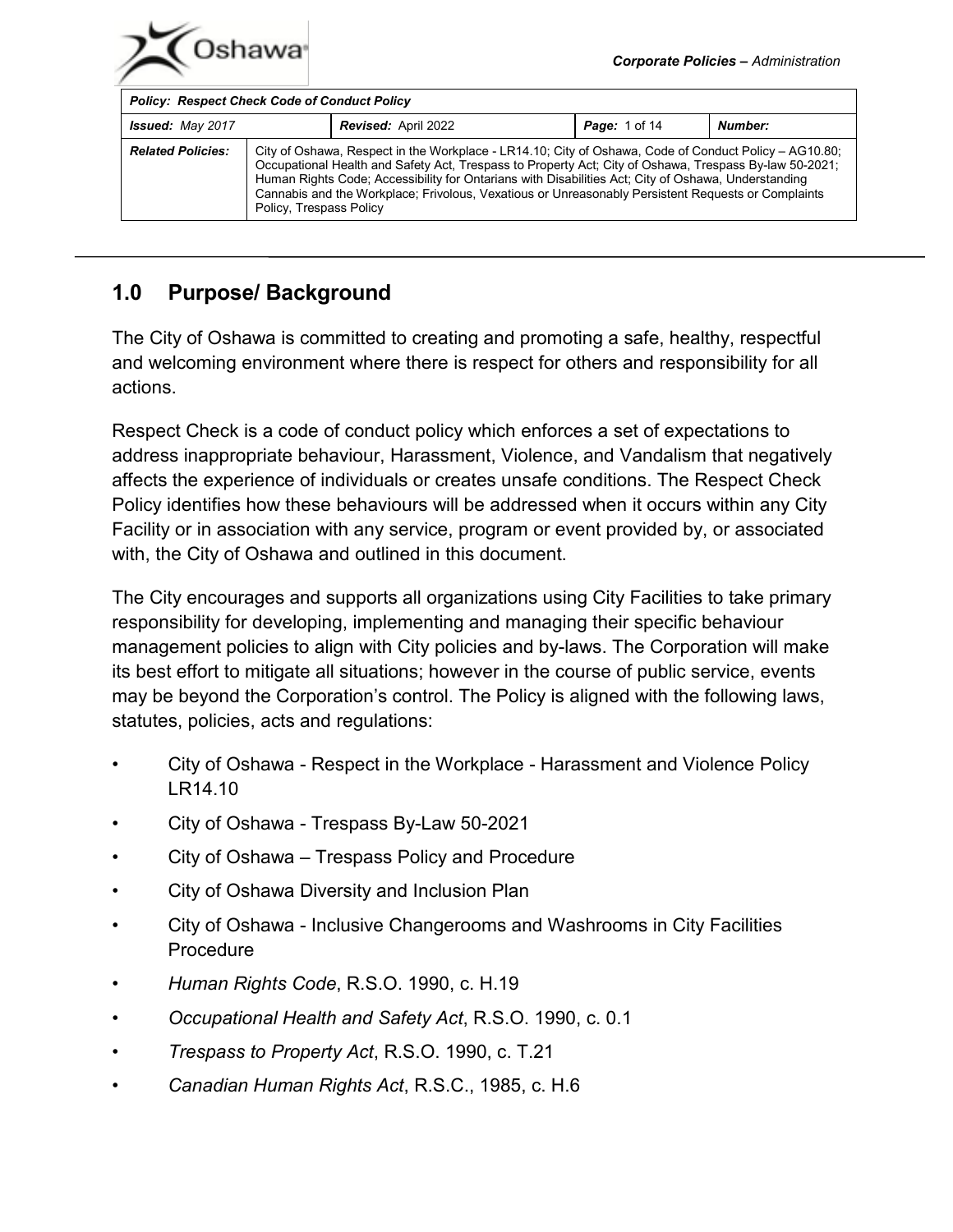| <i>Issued:</i> May 2017 | <b>Revised: April 2022</b> | <b>Page</b> 2 of 14 | Number: |
|-------------------------|----------------------------|---------------------|---------|
|-------------------------|----------------------------|---------------------|---------|

- City of Oshawa Frivolous, Vexatious or Unreasonably Persistent Requests or Complaints Policy
- The True Sport Movement: Canadian Centre for Ethics in Sport

# **2.0 Policy Statement**

The City of Oshawa is committed to making reasonable efforts to provide an inclusive, healthy, safe and respectful environment for everyone at its City Facilities. City Facilities are accessed for a variety of purposes, including work, recreation and cultural activities, and for accessing municipal and other programs and services, along with supporting public participation in democratic processes. The City recognizes that the majority of individuals use City Facilities in a responsible manner. However, there are certain instances where individuals engage in inappropriate activities, which compromise the health, safety and well-being of others and their enjoyment and use of City Facilities.

In keeping with The True Sport Movement, a patron's experience with the City is based on the values of fairness, excellence, inclusion and fun. All Persons (members of the public, Employees and Volunteers) have the right to be safe and to feel safe while attending or working at a City Facility so that they can enjoy their activity, sport, or interest. With this right comes the responsibility to be accountable for actions or behaviours that put at risk the safety of others and encourages an environment where there is respect for others.

# **3.0 Scope/Application**

## **3.1 Properties and Users**

The Respect Check Policy applies to all Employees (including employees of the Oshawa Senior Community Centres), Volunteers and/or Contracted Service Providers of the Corporation of the City of Oshawa and Users of City programs, municipally owned or leased facilities or properties.

Nothing in this Policy is intended to diminish the scope of authority conferred by Council pursuant to Trespass By-law 50-2021. The Trespass By-law 50-2021 prevails to the extent of any inconsistency between it and this Policy.

## **3.2 Structured and Unstructured Activities**

The Respect Check Policy covers Structured Activity (i.e. facility use permit issued, registered programs, attending appointments) and Unstructured Activity (i.e. no permit issued, drop-in programs, events, walk-in appointments) activities. This Policy applies to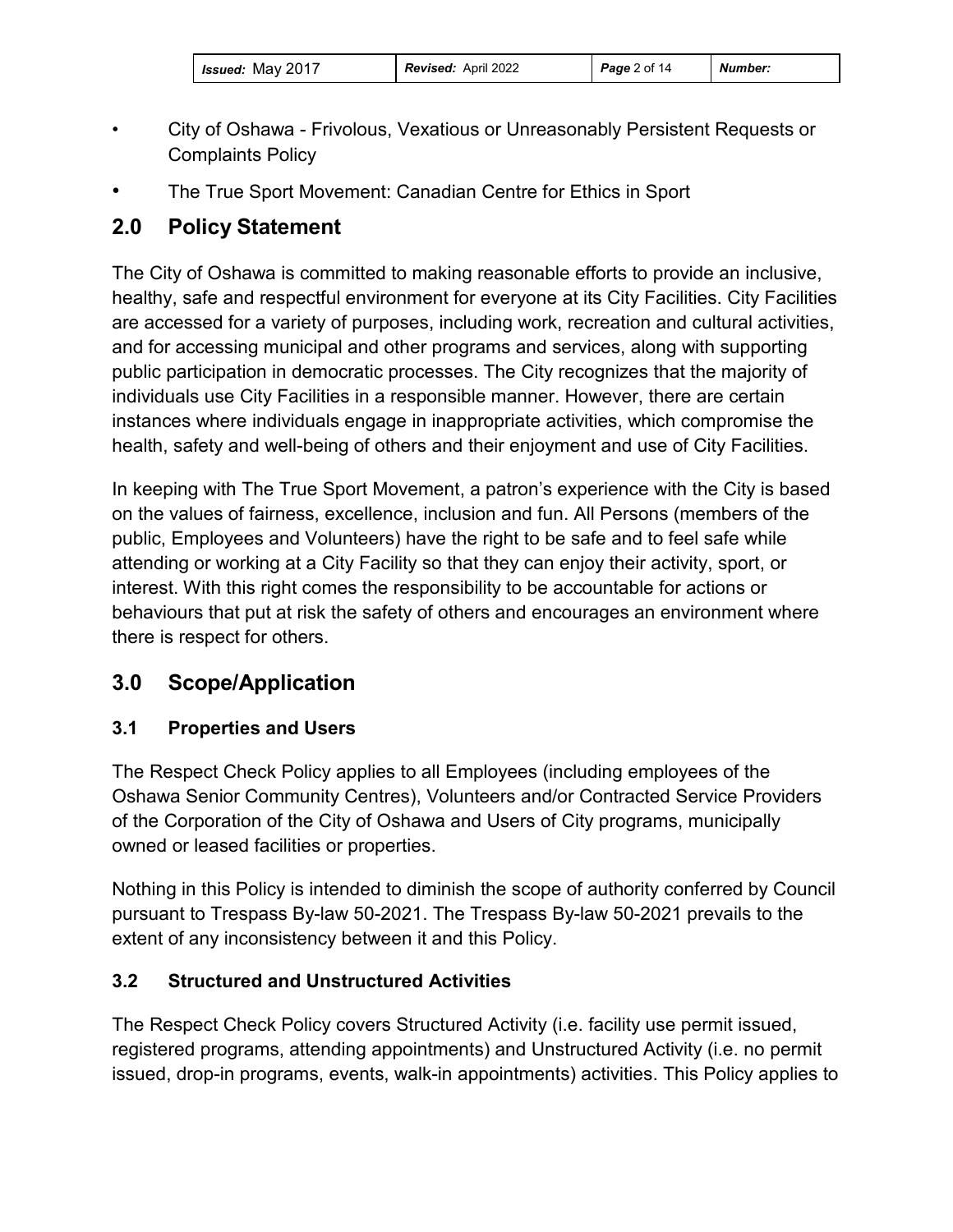| Issued: May 2017 | <b>Revised: April 2022</b> | <b>Page</b> 3 of 14 | <b>Number:</b> |
|------------------|----------------------------|---------------------|----------------|
|------------------|----------------------------|---------------------|----------------|

in-person interactions and all forms of verbal communication and written communication (email/letters).

#### **3.3 Inappropriate Behaviours and Violence**

Inappropriate behaviours or actions for the purpose of this Policy includes, but is not limited to, the following behaviours:

- a) Aggressive or intimidating approaches to another individual (Verbal Assault) or having the potential of inciting Violence or is in contravention of the Human Rights Code;
- b) Threats and/or attempts to intimidate or Harass;
- c) Sexual harassment: examples include but are not limited to sexual advances or demands, threats, leering, sexually suggestive or obscene comments or gestures, unwelcome remarks, jokes, innuendoes, propositions or taunting, unwanted attention, physical contact of a sexual nature, sexual assault;
- d) Attempts to goad or incite anger in others;
- e) Throwing of articles in a deliberate or aggressive manner;
- f) Actual or attempted aggressive approaches to another individual including physical or Verbal Assault;
- g) Theft of property;
- h) Illegal consumption of alcohol or drugs or other substances;
- i) Possession of weapons;
- j) Vandalism of any kind to a City Facility;
- k) Refusal to abide by City Facility rules and/or posted notices;
- l) Discriminatory comments: examples include racial, gender based or ethnic slurs etc.;
- m) Engaging in a course of annoying, threatening or harassing conduct;
- n) Harassment which may include the displaying of material or the use of language that is intolerant of human rights;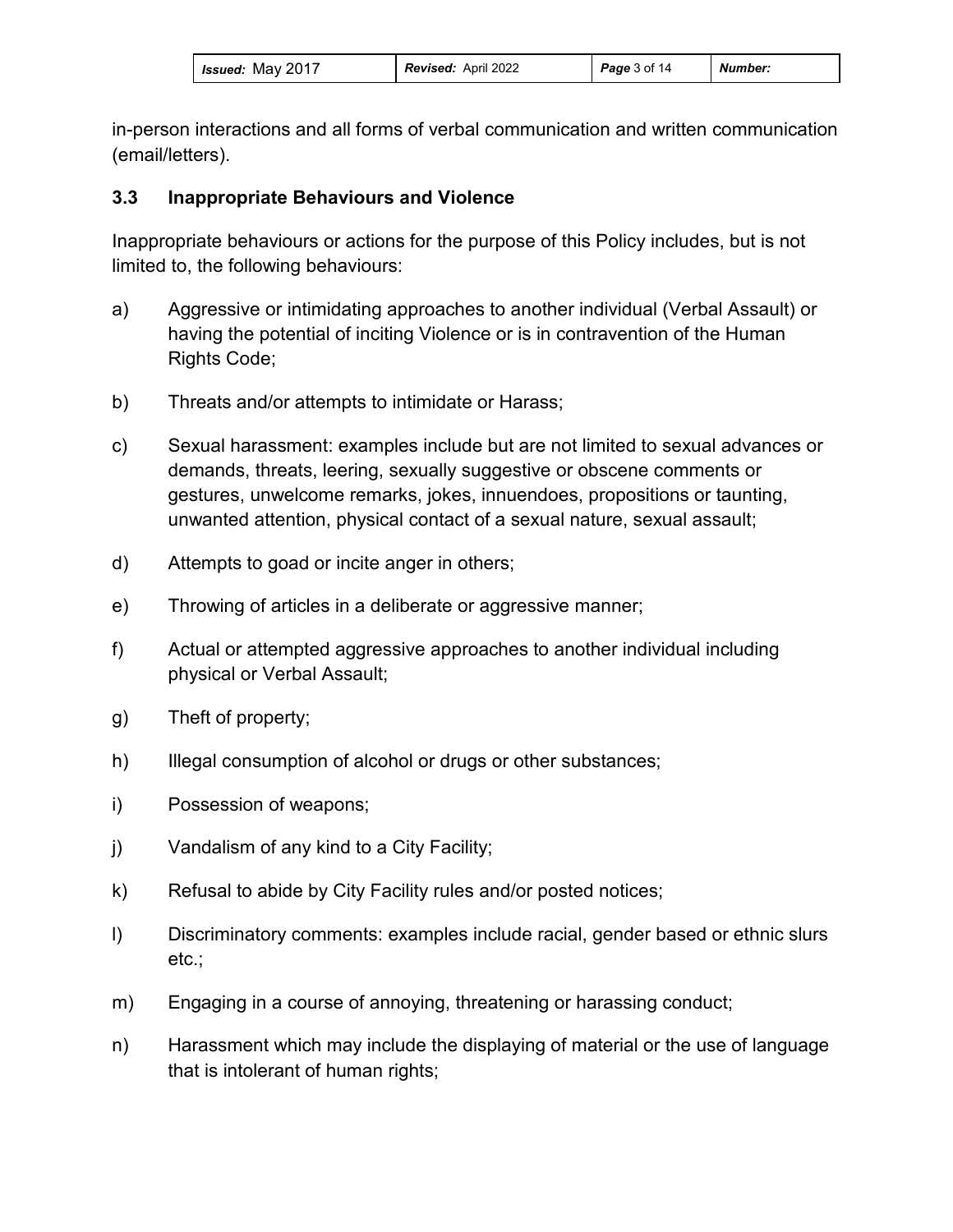| Issued: May 2017 | <b>Revised: April 2022</b> | <b>Page</b> 4 of 14 | Number: |
|------------------|----------------------------|---------------------|---------|
|------------------|----------------------------|---------------------|---------|

- o) Contravention of City By-Laws, Policies or Procedures; Provincial or Federal Laws;
- p) The use of all cell phones, cameras, video recording devices, personal digital devices, or any other equipment with video or photographic abilities in change rooms and public washrooms.

# **4.0 Definitions**

**City Facility** means all physical property, buildings, facilities, land, premises, goods and other assets owned, leased and/or maintained by the Corporation of the City of Oshawa.

**City of Oshawa Diversity and Inclusion Plan** means the plan that sets out a vision to embrace the Diversity of the population who live, work, learn and play in Oshawa and is a commitment to create an inclusive and welcoming community.

**City of Oshawa – Inclusive Changerooms and Washrooms in City Facilities Procedure** means the procedure that provides Recreation & Culture Services Employees with a consistent procedure regarding actions and behavior that is inclusive and respectful of all gender identities and expressions as it relates to washroom and change room use in City of Oshawa recreation facilities.

**City of Oshawa – Respect in the Workplace – Harassment and Violence Policy LR14.10** means the policy that applies to all Employees, representatives, contractors, clients and Volunteers. It is intended to promote and support a work environment free from Harassment and Workplace violence; provide definitions of Harassment and Workplace violence; identify the responsibilities of the Workplace parties to maintain a Workplace free of Harassment and actual, attempted or threatened violence; and to establish procedures for reporting, resolving and investigating Harassment complaints or Workplace violence.

**Contracted Service Provider** means an individual or business that undertakes a contract or agreement with the City in order to perform a service on a continuing basis (e.g. Security Guard Service).

**Direct Supervisor** means the individual to whom the Employee directly reports. This could include the Supervisor, Manager, Director, Commissioner, or the Chief Administrative Officer.

**Discrimination** means treating someone unfairly by either imposing a burden on them, or denying them a privilege, benefit or opportunity enjoyed by others, because of their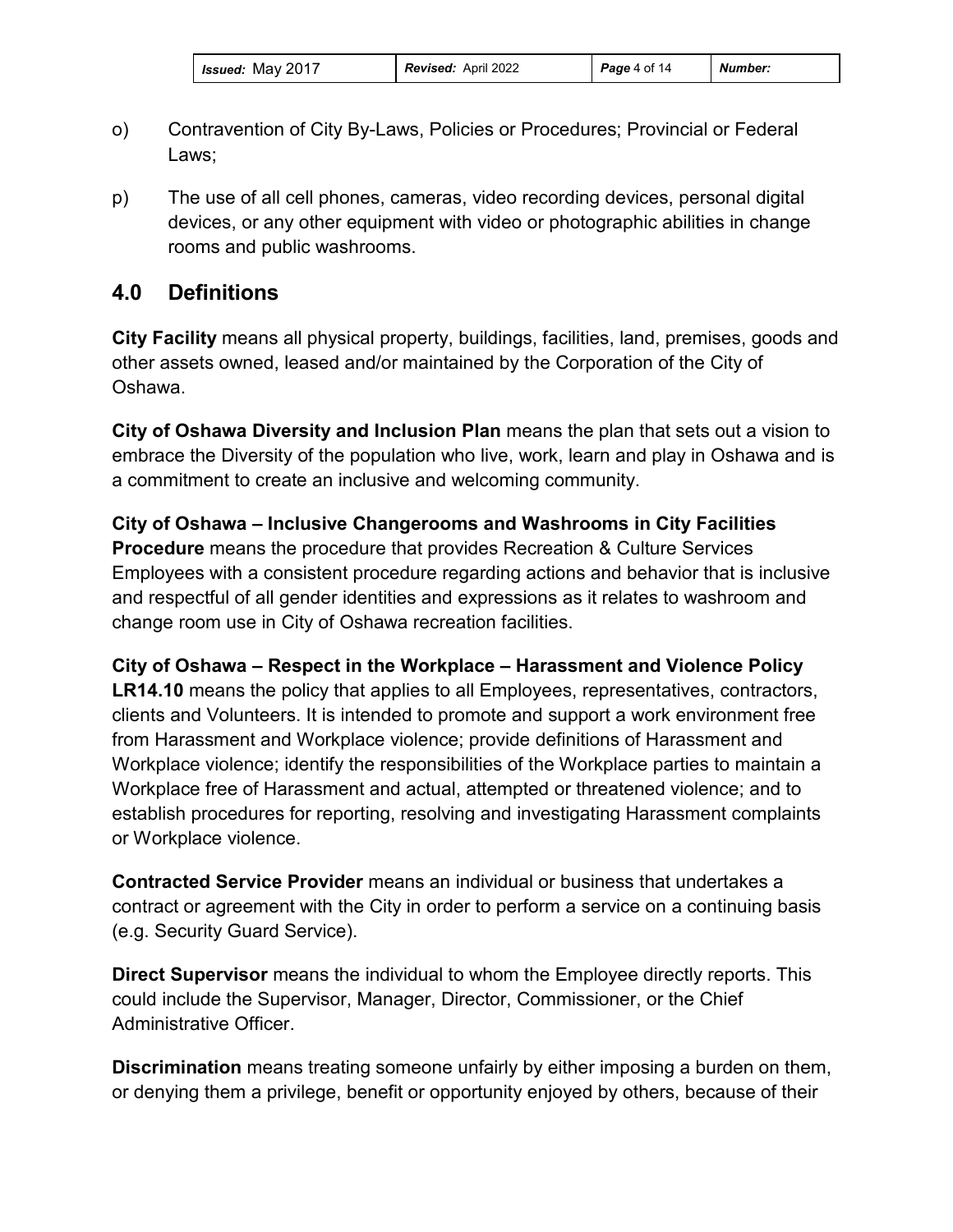age, ancestry, citizenship, colour, creed, disability, ethnic origin, family status, gender identity, gender expression, marital status, place of origin, race, religion, sex, sexual orientation or other personal characteristics.

**Diverse** means of various kinds, forms, characters, etc.;

**Diversity** means the presence of a wide range of human qualities and attributes within an individual, group or organization. Diversity includes such factors as age, sex, race, ethnicity, physical and intellectual ability, religion, sexual orientation, educational background and expertise.

**Employee** means all full-time, part-time, temporary, seasonal and staff hired on a contract basis for a defined period of time, of the City of Oshawa as well as, Students.

**Harassment or Harass** means engaging in a course of behaviour, comment or conduct, where it occurs inside or outside the work environment, that is or ought reasonably to be known to be unwanted. It includes but is not limited to any behaviour, conduct or comment that is directed at or is offensive to another person:

- on the grounds of race, ancestry, place or origin, colour, ethnic origin, citizenship, creed, sex, age, handicap, sexual orientation, marital status, or family status, as well as any other grounds under the provisions of the Human Rights Code; or
- which is reasonably perceived by the recipient as an intention to bully, embarrass, intimidate or ridicule the recipient.

**Sexual and gender-based harassment** means a form of harassment that can include: gender-related comments about a person's physical characteristics or mannerisms; paternalism, unwelcome physical contact, suggestive or offensive remarks or innuendoes about members of a specific gender; propositions of physical intimacy; gender-related verbal abuse, threats or taunting; leering or inappropriate staring; bragging about sexual prowess or questions or discussions about sexual activities; offensive jokes or comments of a sexual nature; rough and vulgar humour or language related to gender; display of sexually offensive pictures, graffiti or other material including through electronic means; demands for dates or sexual favours.

**Letter of Warning** means an explanation in written format that details the violation of the Respect Check Policy, it includes; specifics of what happened, what was said and done; issues stemming from misconduct, identifies City policy and/or by-law and provides a statement of future expectations to correct the misconduct; description of the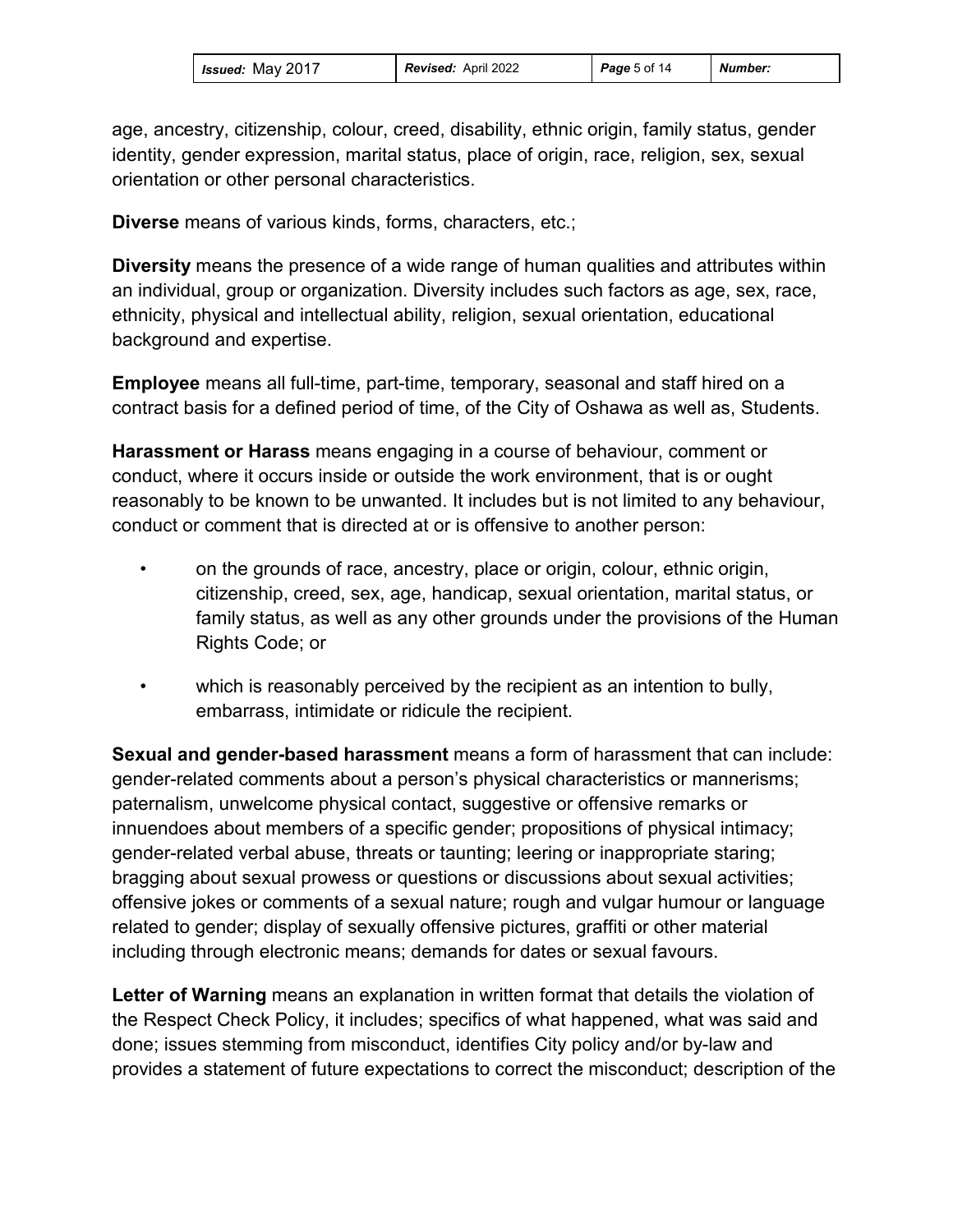| <b>Issued: May 2017</b> | <b>Revised: April 2022</b> | Page6 of 14 | <b>Number:</b> |
|-------------------------|----------------------------|-------------|----------------|
|-------------------------|----------------------------|-------------|----------------|

action to be taken if the problem is not corrected; includes any required supporting documentation (photos).

**Occupational Health and Safety Act** means an Act to promote occupational health and safety among employers, workers and others in Ontario.

**Ontario Human Rights Code** means the law in the province of Ontario that gives all people equal rights and opportunities without Discrimination based on the following grounds: age, ancestry, citizenship, colour, creed, disability, ethnic origin, family status, gender identity, gender expression, marital status, place of origin, race, record of offences, sex, sexual orientation, association or relationship with a person identified by one of the above grounds and perception that one of the above grounds applies.

**Person** means an individual, partnership, association, organization, firm or corporation.

**Respect Check** is a code of conduct that enforces a set of expectations to address inappropriate behaviours, Violence and Vandalism that negatively affects the experience of individuals or creates unsafe conditions.

**Security Guard Services** means the contracted company or service provider who is authorized to maintain the security of City Facilities.

**Senior Staff Person** means the Director of a City Branch.

**Structured Activity** means a facility permit issued; registered or scheduled drop-in recreation program; attending a pre-arranged meeting.

**Student** means an individual at least 15 years of age and registered in an educational program at a high school, college or university level.

**The True Sport Movement** means a series of programs and initiatives designed to give people, communities and organizations the means by which to leverage the many benefits of good sport from a platform of shared values and principles. The seven True Sport Principles are the foundation of good sport. They must be present in the sport experience at all times, in the right balance and proportion, at all levels of competition, to foster a quality sport experience.

**Trespass to Property Act** means the provincial law in Ontario dealing with illegal entry into private and public property (*Trespass to Property Act*, R.S.O. 1990, c. T21).

**Trespass Notice** means a notice pursuant to the *Trespass to Property Act* that is authorized to be given pursuant to the Trespass By-law, prohibiting entry to one or more City Facility by a Person or a group of Persons.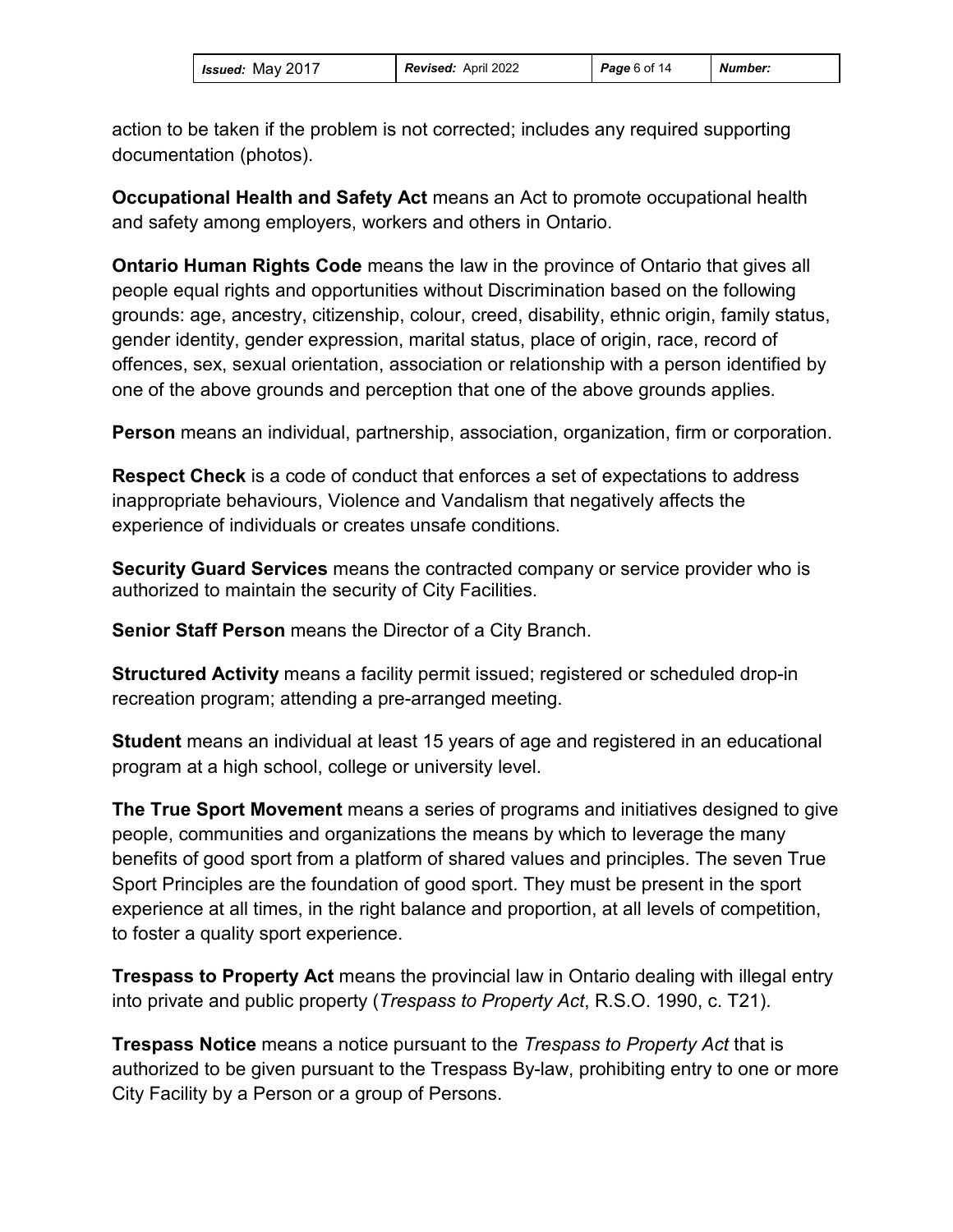| <b>Issued: May 2017</b> | <b>Revised: April 2022</b> | <b>Page</b> 7 of 14 | Number: |
|-------------------------|----------------------------|---------------------|---------|
|-------------------------|----------------------------|---------------------|---------|

**Trespass By-law** means the City of Oshawa By-law 50-2021 that establishes a system for administering notices and other matters under the *Trespass to Property Act*. Respect Check is intended to act as a precursor, and does not replace, the Trespass By-law 50- 2021.

**Unstructured Activity** means no permit issued; drop-in programs, events, appointments.

**Users** are, including but not limited to, patrons, guests, spectators, fans, coaches, players, parents and Volunteers.

**Vandalism** means the malicious, willful and deliberate destruction, damage, defacing of property owned, leased, or permitted through the City.

**Verbal Assault/Abuse/Attack** means the act of forcefully criticizing, insulting, or denouncing another Person. Characterized by underlying anger and hostility, it is a destructive form of communication. Verbal abuse may include the following: abusive anger; accusing and blaming; blocking and diverting; judging and criticizing; minimization, discounting and trivializing; name calling; ordering; commanding to show control; undermining; and threatening.

**Violence** means physically threatening behaviour such as shaking a fist at someone, finger pointing, destroying property, throwing objects; verbal or written threats to physically attack or discriminate against a worker, client or patron; leaving threatening notes or threatening emails; wielding a weapon; stalking someone; and physically aggressive behaviours including hitting, shoving, standing excessively close to someone in an aggressive manner, pushing, kicking, throwing an object at someone, physically restraining someone or any other form of physical or sexual assault.

**Volunteer** means an individual who volunteer their services, from time to time, to assist in areas at the City.

**Workplace** means a building or structure or part thereof in which one or more Employees work, including but not limited to amenity areas, corridors, eating areas, elevators, entrances, exits, foyers, hallways, lobbies, lounges, meeting rooms, parking areas reception areas, stairways and washrooms.

# **5.0 Responsibilities**

Employees and Users at City Facilities are responsible for acting and behaving in a manner that respects the rights of others and enables the enjoyment of individual and public benefits of recreation to promote an environment that can be enjoyed by all. A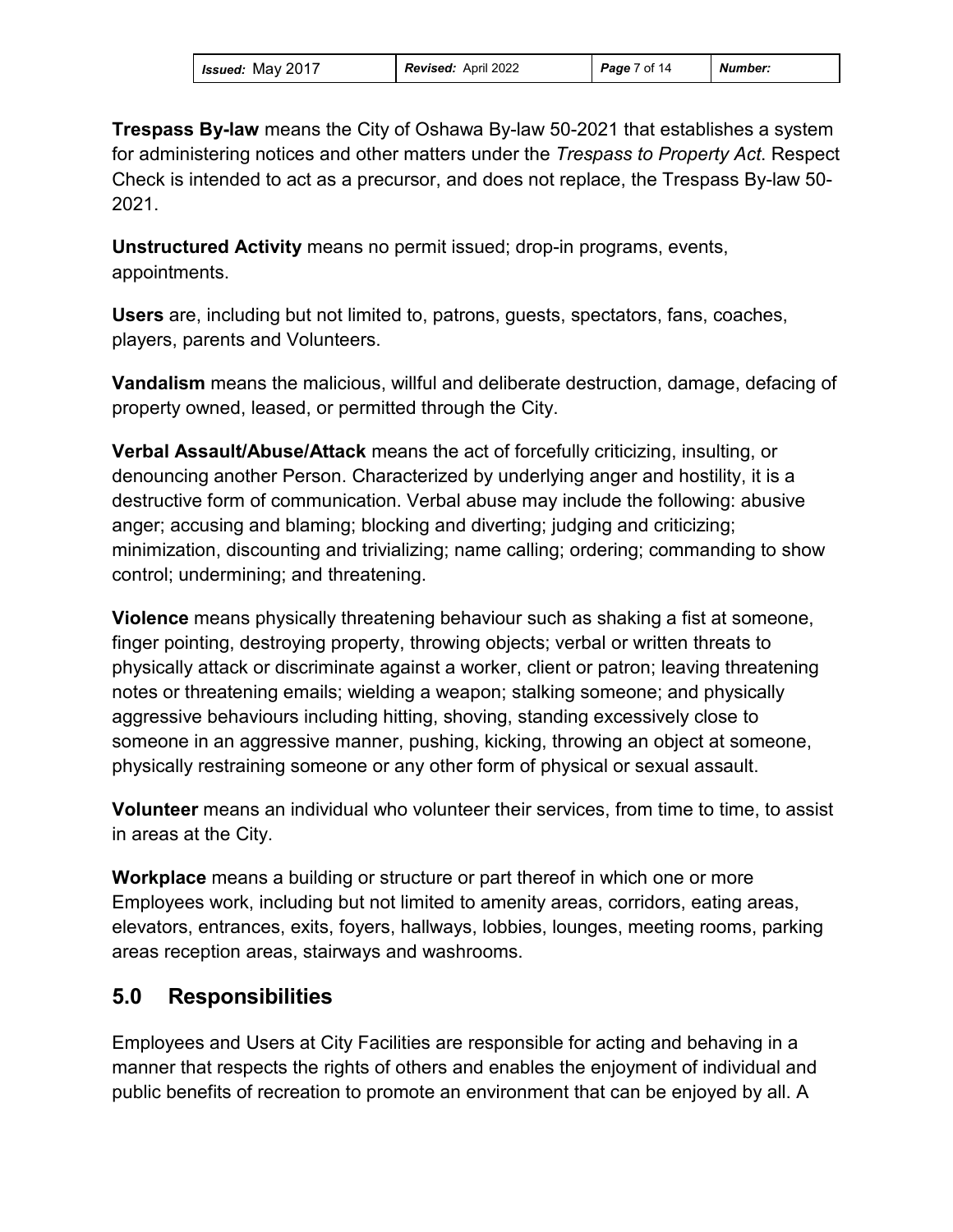| Issued: May 2017 | <b>Revised: April 2022</b> | <b>Page 8 of 14</b> | Number: |
|------------------|----------------------------|---------------------|---------|
|------------------|----------------------------|---------------------|---------|

fair, safe and open atmosphere increases accessibility and opportunities for participation in all levels and types of activities, while providing a welcoming, culturally Diverse community.

Employees will also work in partnership with the community to ensure everyone has the opportunity to enjoy a respectful and positive environment. Employees will work collaboratively and in consultation with community sport and recreation organizations/groups to create Respect Check environments at City Facilities. Employees have the responsibility to act when observing behaviour that is in contravention of the Respect Check Policy.

#### **5.1 Employees, Contracted Service Providers and Volunteers**

- a) Report all incidents to their Direct Supervisor with full details outlined in this Policy.
- b) Refrain from any form of Harassment or Discrimination, and by co-operating fully in any investigation of a Harassment or Discrimination complaint.
- c) Complete appropriate forms to document incidents and/or in response to a complaint from members of the public, Volunteers or other individuals.
- d) Participate in investigation processes as required.

#### **5.2 Direct Supervisors**

- a) Ensure that this Policy is communicated to Employees, Contracted Service Providers and Volunteers and that they comply with this Policy.
- b) Promote Respect Check at all City Facilities through signage, notices, promotional materials (e.g. activeOshawa guide, website, etc.).
- c) Include a statement on a rental agreement/ permit that requires Users to abide by the Respect Check Policy as a term and condition of use of a City Facility.
- d) Follow and implement the Respect Check Policy and procedure.
- e) Monitor and identify violations of the Policy and/or procedure.
- f) Refrain from any form of Harassment or Discrimination, and by co-operating fully in any investigation of a Harassment or Discrimination complaint.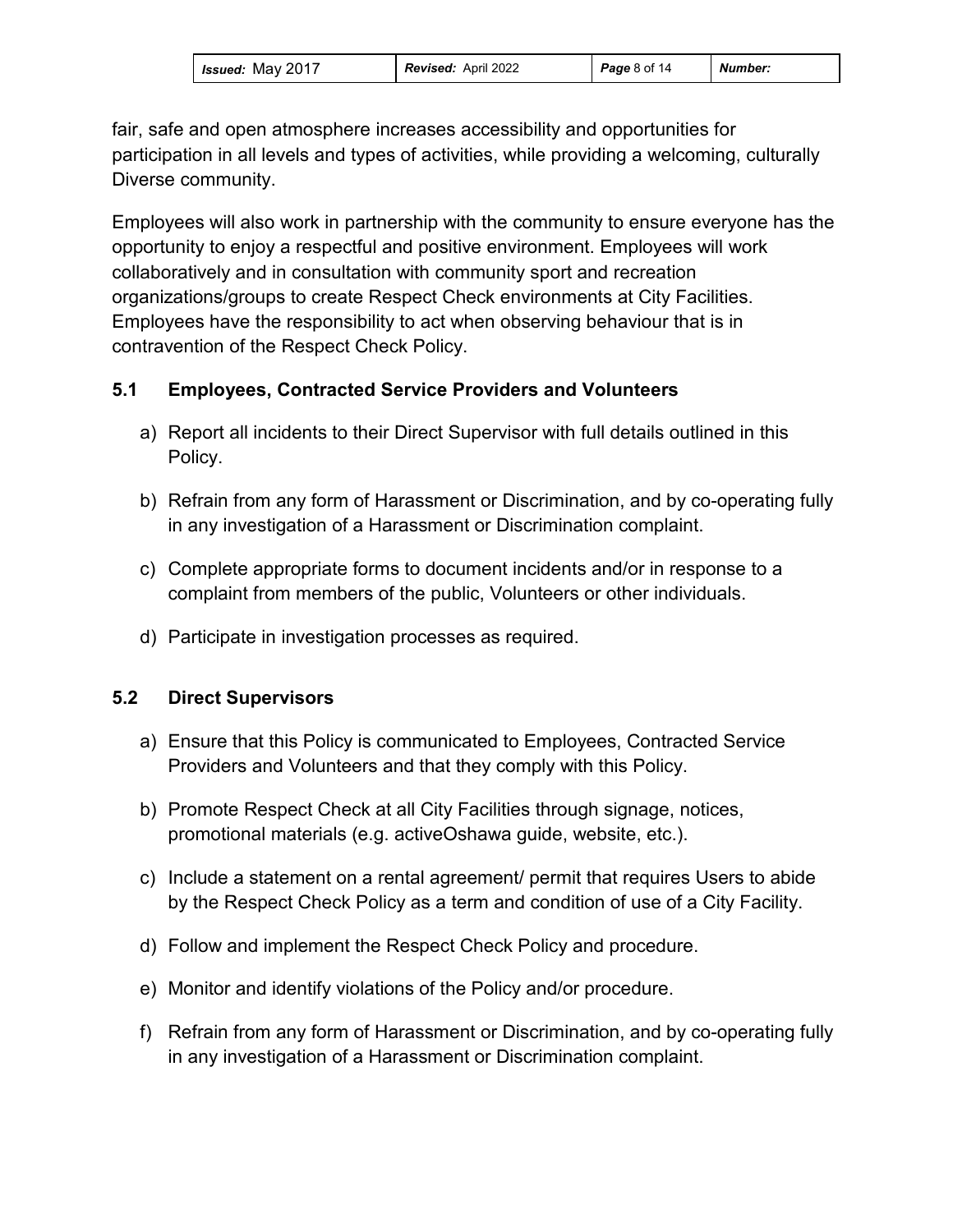- g) Complete appropriate forms to document incidents and/or in response to a complaint from members of the public, Volunteers, Employees or other individuals.
- h) Participate in investigation processes as required.
- i) Provide training and education to Employees and members of the public, Volunteers and other individuals to support both the Policy and procedure.
- j) Apply Respect Check in all City programming to provide participants and visitors a safe and positive environment.
- k) Bring awareness to inappropriate behaviour; engage Security Guard Services or Durham Regional Police Service if an individual or group continues to be uncooperative.

#### **5.3 Organizations**

Persons using City Facilities are responsible for:

- Educating their attendees about the Respect Check Policy and appropriate behavior.
- Compliance of requirements of City contracts and rental agreements/permits regarding Respect Check.
- Applying Respect Check to their programs, including being willing to address Respect Check violations with their attendees.

Included in this commitment is an understanding that organizations that rent City Facilities must take primary responsibility for the behaviours of participants, instructors, players, coaches, officials and spectators. Organizations will be expected to abide by the Respect Check Policy as a term and condition for use of a permitted City Facility. When an organization experiences ongoing or unresolved issues when dealing with associated participants, Volunteers, parents, spectators etc., they are urged to assign a delegate to meet with a City representative to review the issues and develop approaches to assist the organization in addressing the issue or the City will have final say into any decision, which may result in a ban or Trespass Notice.

## **5.4 Individuals**

The City's primary concern is the safety of the Users, Employees and Volunteers. If at any time Users, Employees or Volunteers feel personally threatened, they are to contact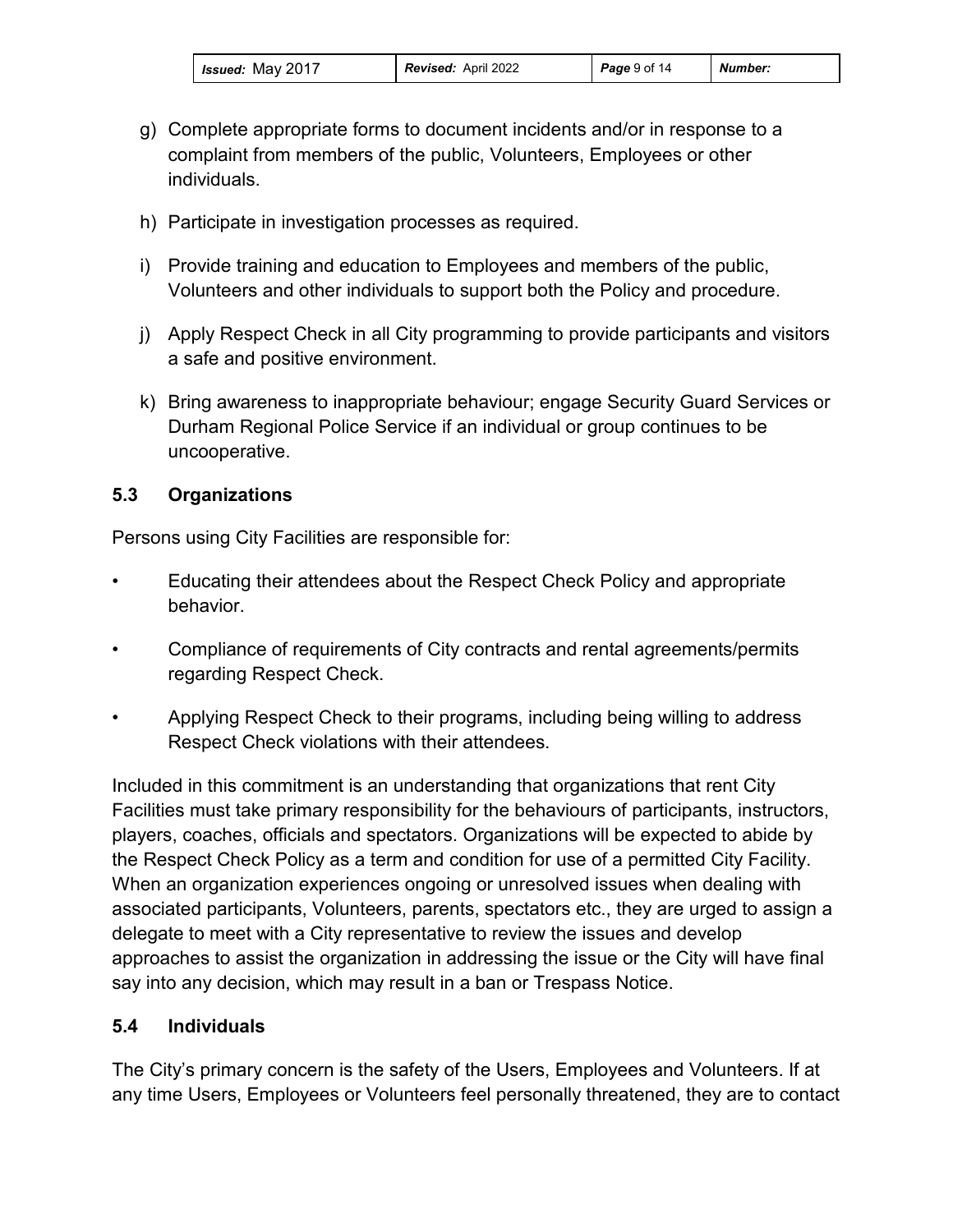| <b>Issued: May 2017</b> | <b>Revised: April 2022</b> | <b>Page 10 of 14</b> | Number: |
|-------------------------|----------------------------|----------------------|---------|
|-------------------------|----------------------------|----------------------|---------|

their immediate supervisor, Direct Supervisor, Security Guard Services and/or call Durham Regional Police Service immediately. It is not the expectation that Employees or Users put themselves at risk or jeopardize one's safety in dealing with any perceived or real situation.

Persons, program participants, spectators, parents, guests, Volunteers, officials and the public are responsible for:

- Create and encourage opportunities for people to get together through sport or activity; creating safe places and spaces that are hospitable and conducive to the safe enjoyment of all while visiting City Facilities, programs, parks and trails.
- Behave and act in a manner that respects the rights of others in order for the services to be used and enjoyed by all.
- Report and provide details to a City Employee and/or a designated person such as a Director Supervisor or supervisor, any acts of Harassment, Violence, Vandalism or inappropriate behaviours and incidents when witnessed.
- Provide details to City Employee for completing a written report immediately following the incident.

#### **5.5 Role of City Council**

Oshawa City Council is responsible for approving and promoting the Respect Check Policy.

# **6.0 Procedures**

#### **6.1 Education**

The City, with community sport organizations and other stakeholders, will conduct promotional and educational campaigns with the goals of:

- Raising awareness of the Respect Check Policy for Persons, Employees, Volunteers, Contracted Service Providers.
- Outlining how attendees/organizations/ Users can support the Respect Check Policy (e.g. through attendees setting positive example; encouraging organizations to have internal policies consistent with the Respect Check Policy; how attendees can report inappropriate behaviour, etc.).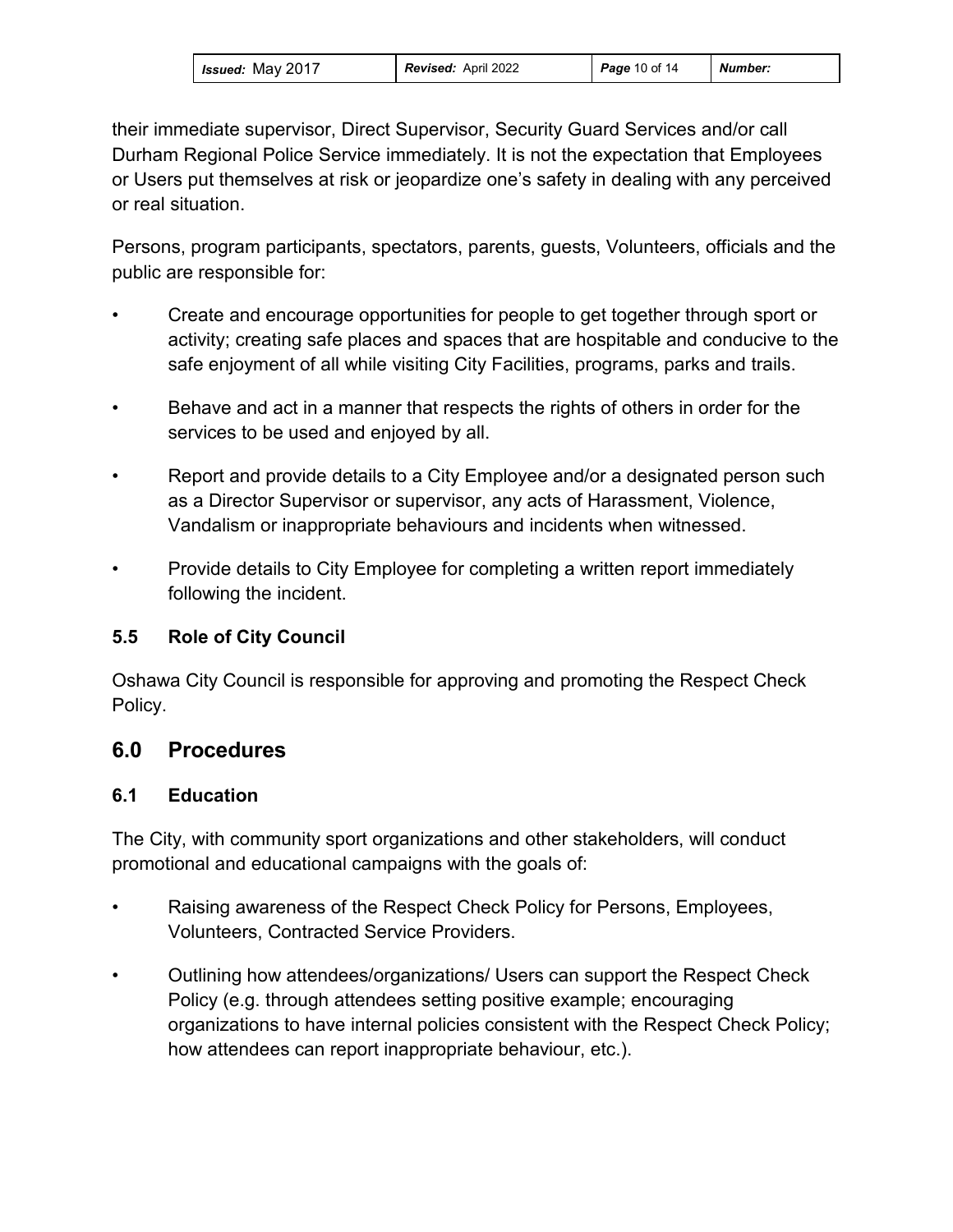- Outlining the potential consequences of non-compliance with the Respect Check Policy.
- Reviewing promotional materials and working together with Volunteer organizations to raise awareness of the Policy.
- Providing initial Respect Check orientation sessions with Employees and annual training sessions.
- Promotional and educational campaigns include:
	- The promotion of The True Sport Movement four values: fairness, inclusion, excellence and fun.
	- The promotion of The True Sport Movement seven principles: strive for excellence, play fair, respect others, keep it fun, stay healthy, include everyone and give back.
	- Posting Respect Check Policy and related information on the City website.
	- Posting Respect Check Policy signage at City Facilities.
	- Making information pamphlets available at City Facilities and promoting in activeOshawa guide and on the City website.
	- Including Respect Check Policy awareness in Employee and Volunteer training programs.
	- Referencing Respect Check Policy within Conditions of Use/Rules and Regulations for Permit Holders.

#### **6.2 Implementation or Enforcement of Respect Check Policy**

#### **6.2.1 Employees**

The City's primary concern is the safety of members of the public, Employees and Volunteers. Employees who observe inappropriate behaviour, or have reason to believe inappropriate behaviour has occurred at a City Facility will report incidents to their immediate supervisor or Direct Supervisor (who may subsequently report the incident to Security Guard Services ) as soon as possible or immediately following the event.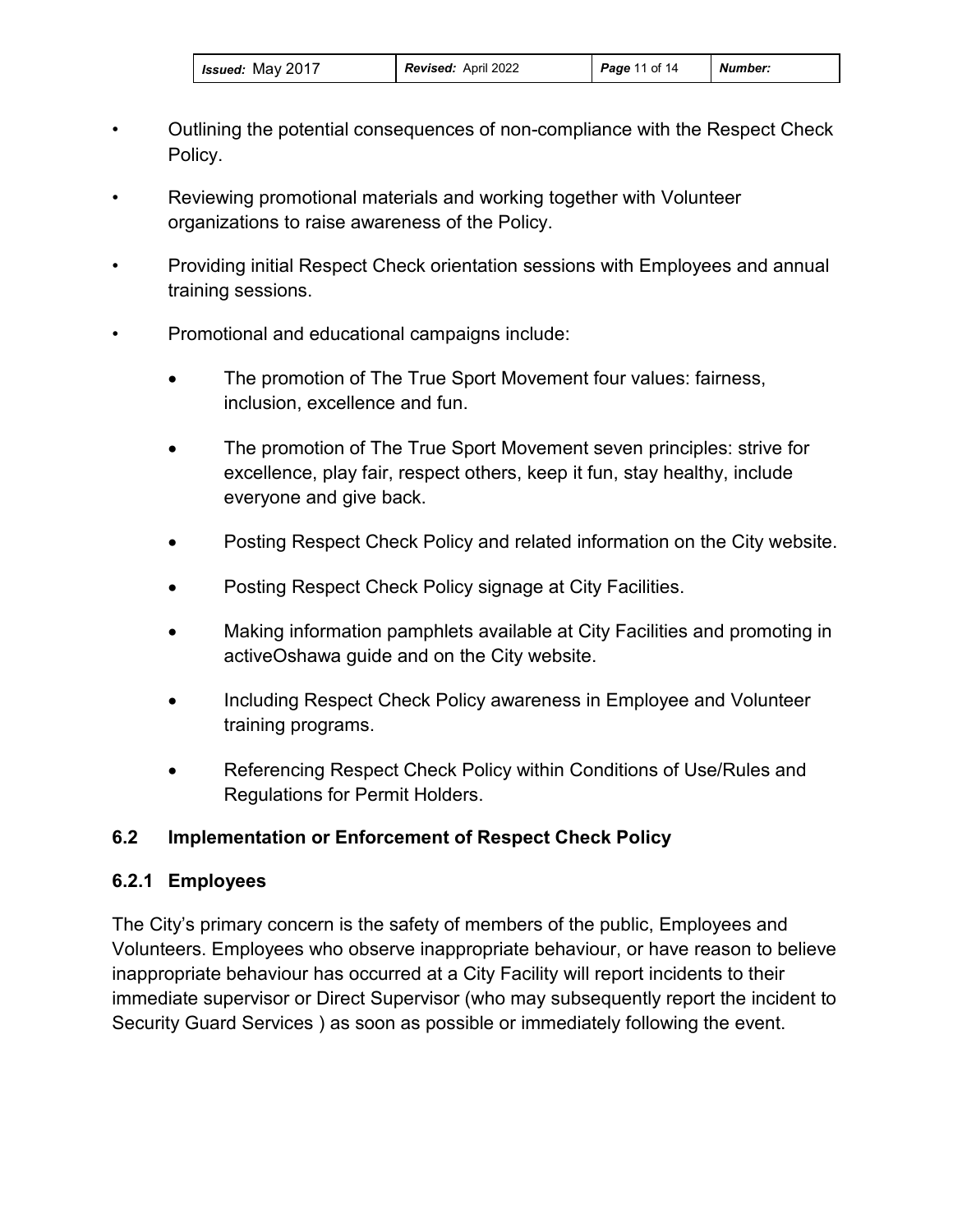| <i>Issued:</i> May 2017 | <b>Revised: April 2022</b> | <b>Page 12 of 14</b> | <b>Number:</b> |
|-------------------------|----------------------------|----------------------|----------------|
|-------------------------|----------------------------|----------------------|----------------|

Acts of Workplace Violence and/or Harassment are to be reported to the Employee's immediate supervisor following the event and in accordance with the City's Respect in the Workplace – Harassment and Violence Policy.

City Employees who are advised of, or receive a complaint of prohibited inappropriate behaviour from a patron will report it to the on-site supervisor or Direct Supervisor as soon as possible. Depending on the severity, incidents occurring on weekends and beyond regular business hours will be reported to the appropriate on-call supervisor or manager. Employees reporting incidents at outdoor parks and Facilities, will contact the on-call operations supervisor. All Employees are to contact Durham Regional Police Service and/or Security Guard Services if an individual refuses to cease the behaviour when asked.

If, at any time, Employees feel physically threatened, Durham Regional Police must be contacted immediately. It is NOT the expectation that Employees put themselves at risk or jeopardize one's safety in dealing with any perceived or real situation. Employees are not to engage in physical confrontations when addressing inappropriate behaviours.

## **6.2.2 Patrons**

Patrons at City Facilities and events who observe prohibited inappropriate behaviour under the Respect Check Policy should report it to a City Employee as soon as possible upon witnessing the behaviour. Patrons will be asked to provide detailed information to Employees to assist in the completion of an incident report.

If, at any time, facility patrons feel physically threatened, Durham Regional Police must be contacted immediately. It is NOT the expectation that patrons put themselves at risk or jeopardize one's safety in dealing with any perceived or real situation. Patrons are not to engage in physical confrontations when addressing inappropriate behaviours.

Patrons who engage in any inappropriate behaviour, may depending on the severity, be removed immediately from the premises. A letter or warning may be sent to an individual advising them of appropriate behaviour. If necessary, an individual may be banned from City premises for a period of time, pursuant to the City's Trespass By-law 50-2021.

#### **6.2.3 Documentation**

Employees will complete incident reports when a violation of the Respect Check Policy has occurred. Incident reports are required to formally keep track of occurrences encountered in the Workplace, repeat offenders, or an escalating situation. All documented incidents and files will be retained by the Recreation and Culture Services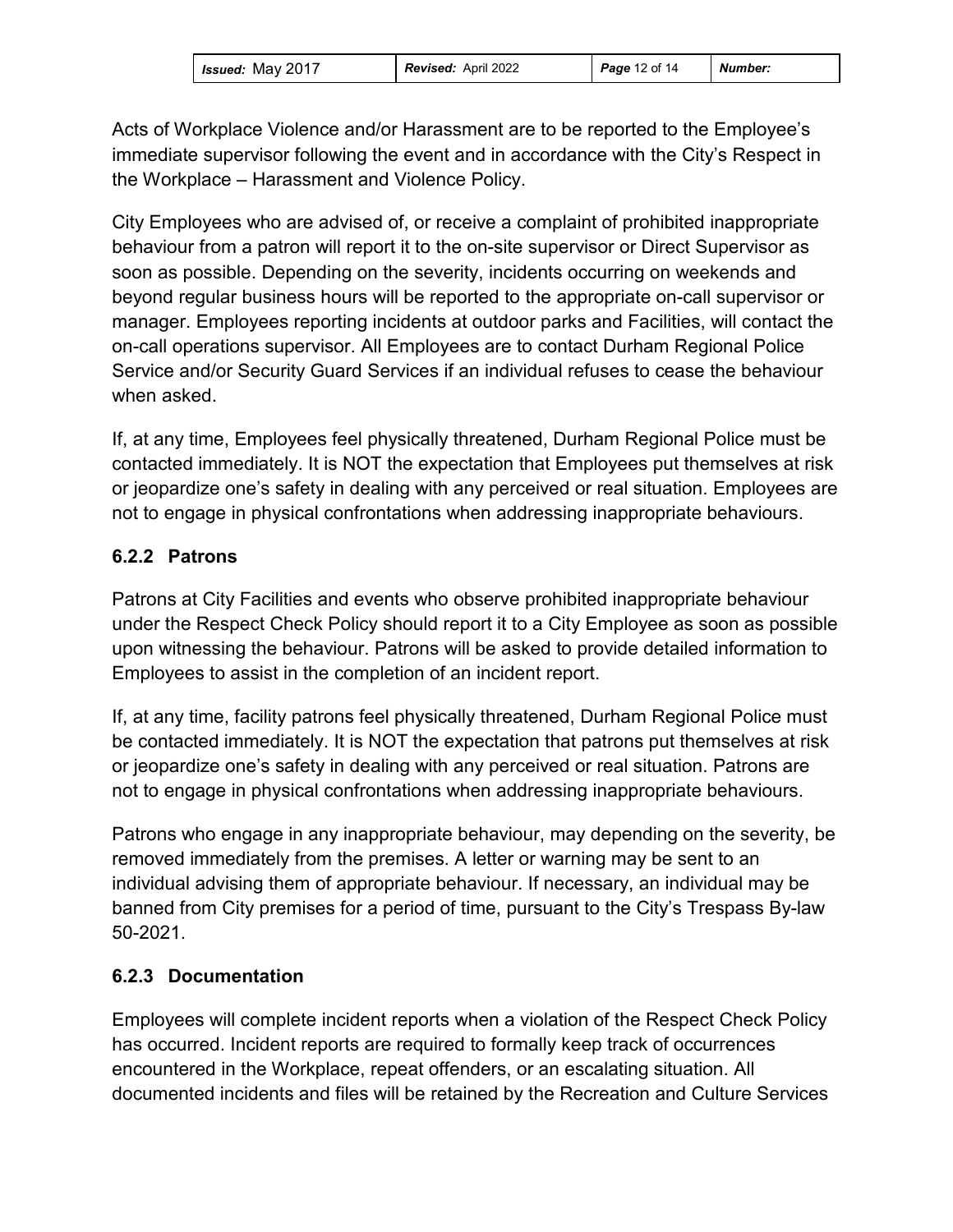| <i>Issued:</i> May 2017<br><b>Revised:</b> April 2022<br><b>Page 13 of 14</b><br>Number: |  |
|------------------------------------------------------------------------------------------|--|
|------------------------------------------------------------------------------------------|--|

Branch, and a copy forwarded to the Corporate Security Manager and the Manager, Human Resources Service and Safety to distribute to the Joint Health and Safety Committees for their review, regardless if the incident occurred inside or outside City **Facilities** 

### **6.2.4 Investigations**

In addition to documenting incidents, an investigation may occur which could include:

- Conducting interviews of relevant individuals to gather all of the facts and circumstances relevant to the complaint, including date(s) and location(s).
- Reviewing any related documentation by the Direct Supervisor.
- Making detailed notes of the investigation and maintaining them in a confidential file.

Once an investigation is complete, the investigator(s) (Direct Supervisor) will prepare a detailed report of the findings. This report will be submitted to the Corporate Security Manager, Director, Facilities Management Services and Director of the Branch that initiated the investigation for further direction and follow-up.

## **6.2.5 Penalties**

Where a finding has been made of a violation of the Respect Check Policy, consideration will be given as to the appropriate remedies (such as a Trespass Notice, Letter of Warning, police investigation, removal from a program or service) as determined by the Corporate Security Manager and appropriate Branch Direct Supervisor.

# **7.0 Monitoring and Evaluation**

This Policy is reviewed by the Corporate Security Manager or designate at least every three (3) years to ensure its effectiveness and compliance with legislation and current processes or as required based on legislative changes.

The Director, Facilities Management Services is authorized to make minor or house keeping amendments to this Policy, as required.

For further information regarding this Policy, contact Facility Management Services at 905-436-3311 or email.